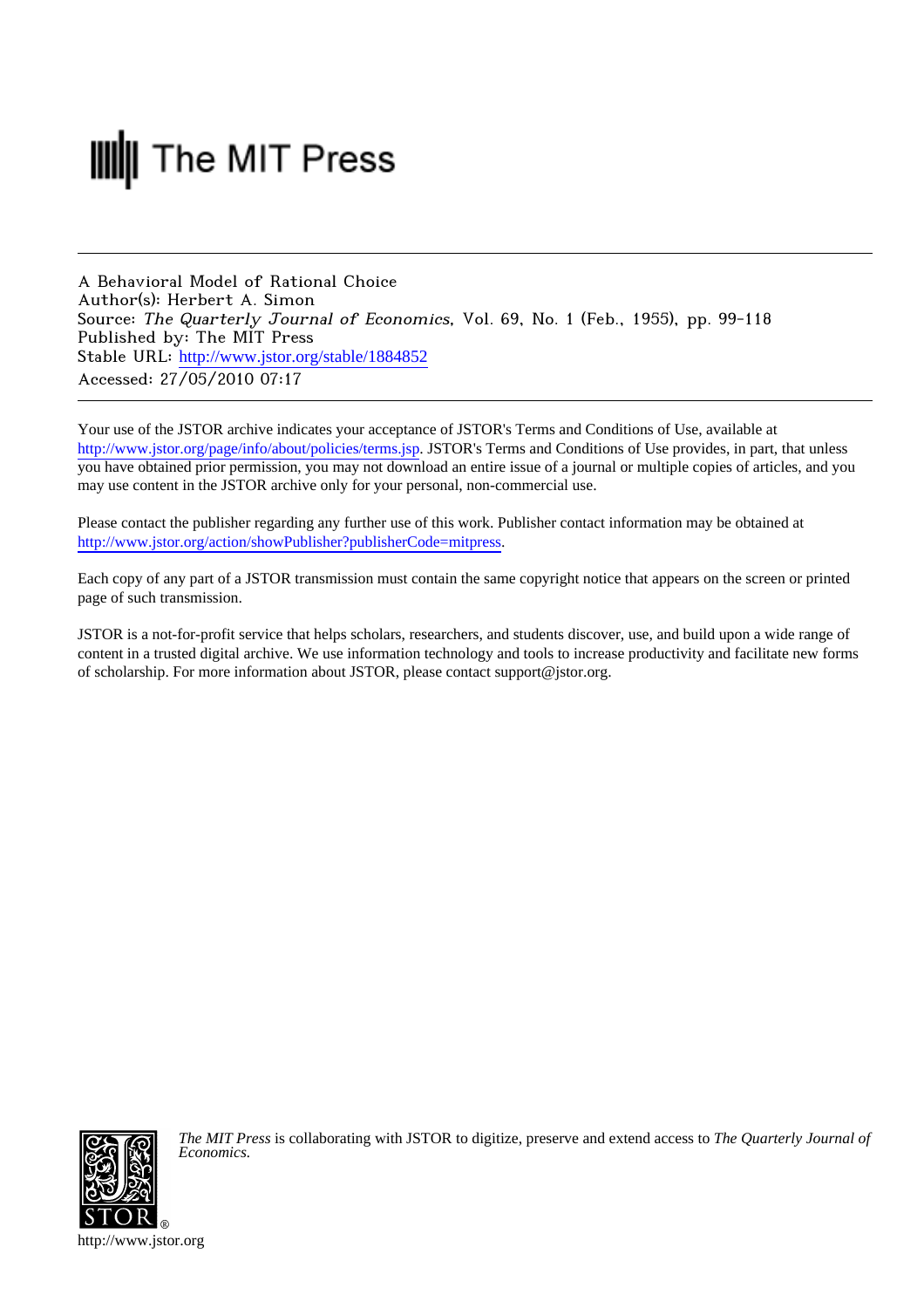### **A BEHAVIORAL MODEL OF RATIONAL CHOICE**

#### **By HERBERT A. SIMON\***

Introduction, 99. - I. Some general features of rational choice, 100. -**II.** The essential simplifications, 103. — III. Existence and uniqueness of solu**tions, 111.**  $-$  IV. Further comments on dynamics, 113.  $-$  V. Conclusion, 114.  $-$ **Appendix, 115.** 

**Traditional economic theory postulates an "economic man," who, in the course of being "economic" is also "rational." This man is assumed to have knowledge of the relevant aspects of his environment which, if not absolutely complete, is at least impressively clear and voluminous. He is assumed also to have a well-organized and stable system of preferences, and a skill in computation that enables him to calculate, for the alternative courses of action that are available to him, which of these will permit him to reach the highest attainable point on his preference scale.** 

**Recent developments in economics, and particularly in the theory of the business firm, have raised great doubts as to whether this schematized model of economic man provides a suitable foundation on which to erect a theory - whether it be a theory of how firms do behave, or of how they "should" rationally behave. It is not the purpose of this paper to discuss these doubts, or to determine whether they are justified. Rather, I shall assume that the concept of "economic man" (and, I might add, of his brother "administrative man") is in need of fairly drastic revision, and shall put forth some suggestions as to the direction the revision might take.** 

**Broadly stated, the task is to replace the global rationality of economic man with a kind of rational behavior that is compatible with the access to information and the computational capacitiesthat are actually possessed by organisms, including man, in the kinds of environments in which such organisms exist. One is tempted to turn** 

**\* The ideas embodied in this paper were initially developed in a series of discussions with Herbert Bohnert, Norman Dalkey, Gerald Thompson, and Robert Wolfson during the summer of 1952. These collaborators deserve a large share of the credit for whatever merit this approach to rational choice may possess. A first draft of this paper was prepared in my capacity as a consultant to the RAND Corporation. It has been developed further (including the Appendix) in work with the Cowles Commission for Research in Economics on "Decision Making Under Uncertainty," under contract with the Office of Naval Research, and has been completed with the aid of a grant from the Ford Foundation.**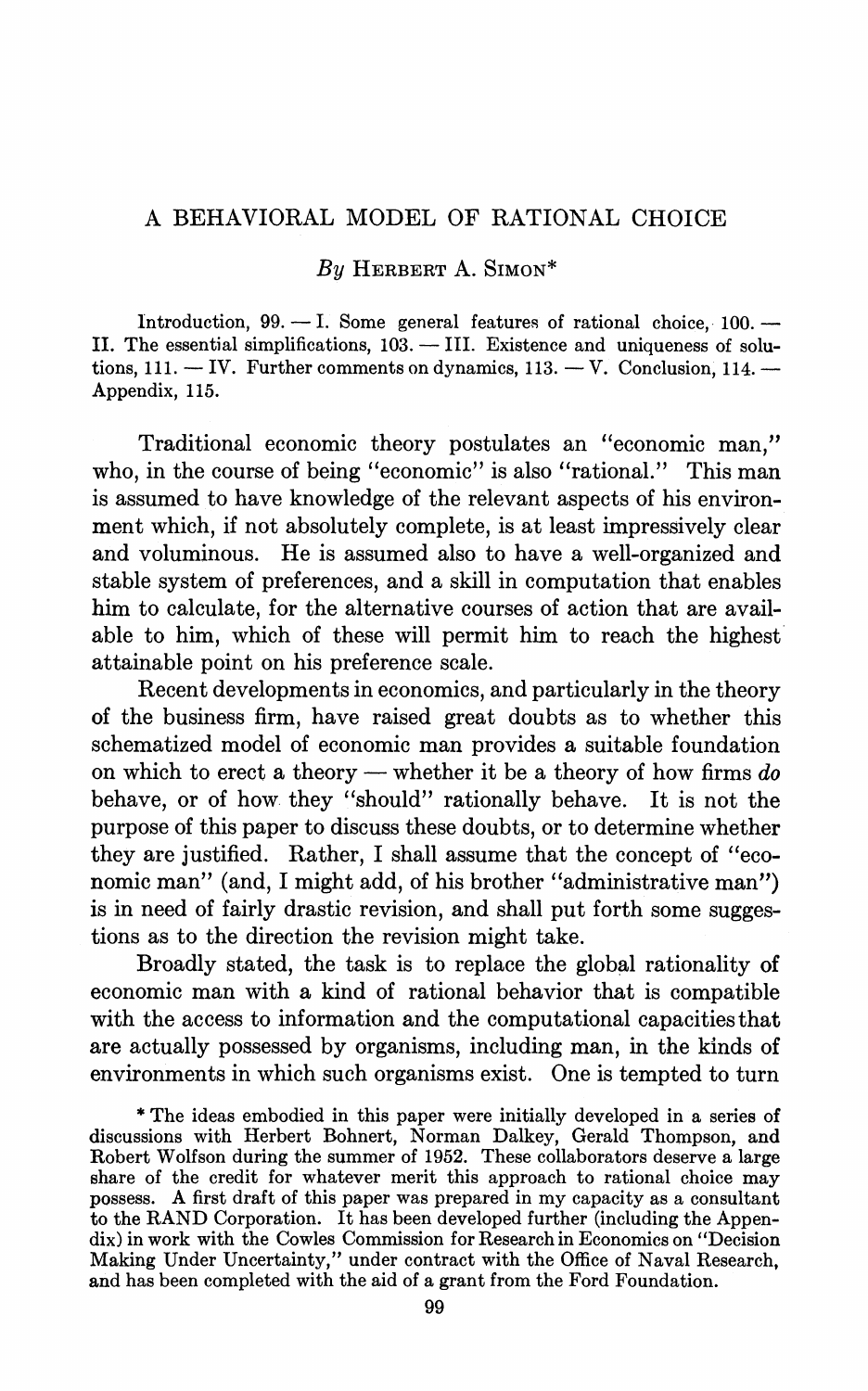**to the literature of psychology for the answer. Psychologists have certainly been concerned with rational behavior, particularly in their interest in learning phenomena. But the distance is so great between our present psychological knowledge of the learning and choice processes and the kinds of knowledge needed for economic and administrative theory that a marking stone placed halfway between might help travellers from both directions to keep to their courses.** 

**Lacking the kinds of empirical knowledge of the decisional processes that will be required for a definitive theory, the hard facts of the actual world can, at the present stage, enter the theory only in a relatively unsystematic and unrigorous way. But none of us is completely innocent of acquaintance with the gross characteristics of human choice, or of the broad features of the environment in which this choice takes place. I shall feel free to call on this common experience as a source of the hypotheses needed for the theory about the nature of man and his world.** 

**The problem can be approached initially either by inquiring into the properties of the choosing organism, or by inquiring into the environment of choice. In this paper, I shall take the former approach. I propose, in a sequel, to deal with the characteristics of the environment and the interrelations of environment and organism.** 

**The present paper, then, attempts to include explicitly some of the properties of the choosing organism as elements in defining what is meant by rational behavior in specific situations and in selecting a**  rational behavior in terms of such a definition. In part, this involves **making more explicit what is already implicit in some of the recent**  work on the problem - that the state of information may as well be **regarded as a characteristic of the decision-maker as a characteristic**  of his environment. In part, it involves some new considerations **in particular taking into account the simplifications the choosing organism may deliberately introduce into its model of the situation in order to bring the model within the range of its computing capacity.** 

# **I. SOME GENERAL FEATURES OF RATIONAL CHOICE**

**The "flavor" of various models of rational choice stems primarily from the specific kinds of assumptions that are introduced as to the "givens" or constraints within which rational adaptation must take place. Among the common constraints - which are not themselves**  the objects of rational calculation  $-$  are  $(1)$  the set of alternatives **open to choice, (2) the relationships that determine the pay-offs ("satisfactions," "goal attainment") as a function of the alternative that is chosen, and (3) the preference-orderings among pay-offs. The**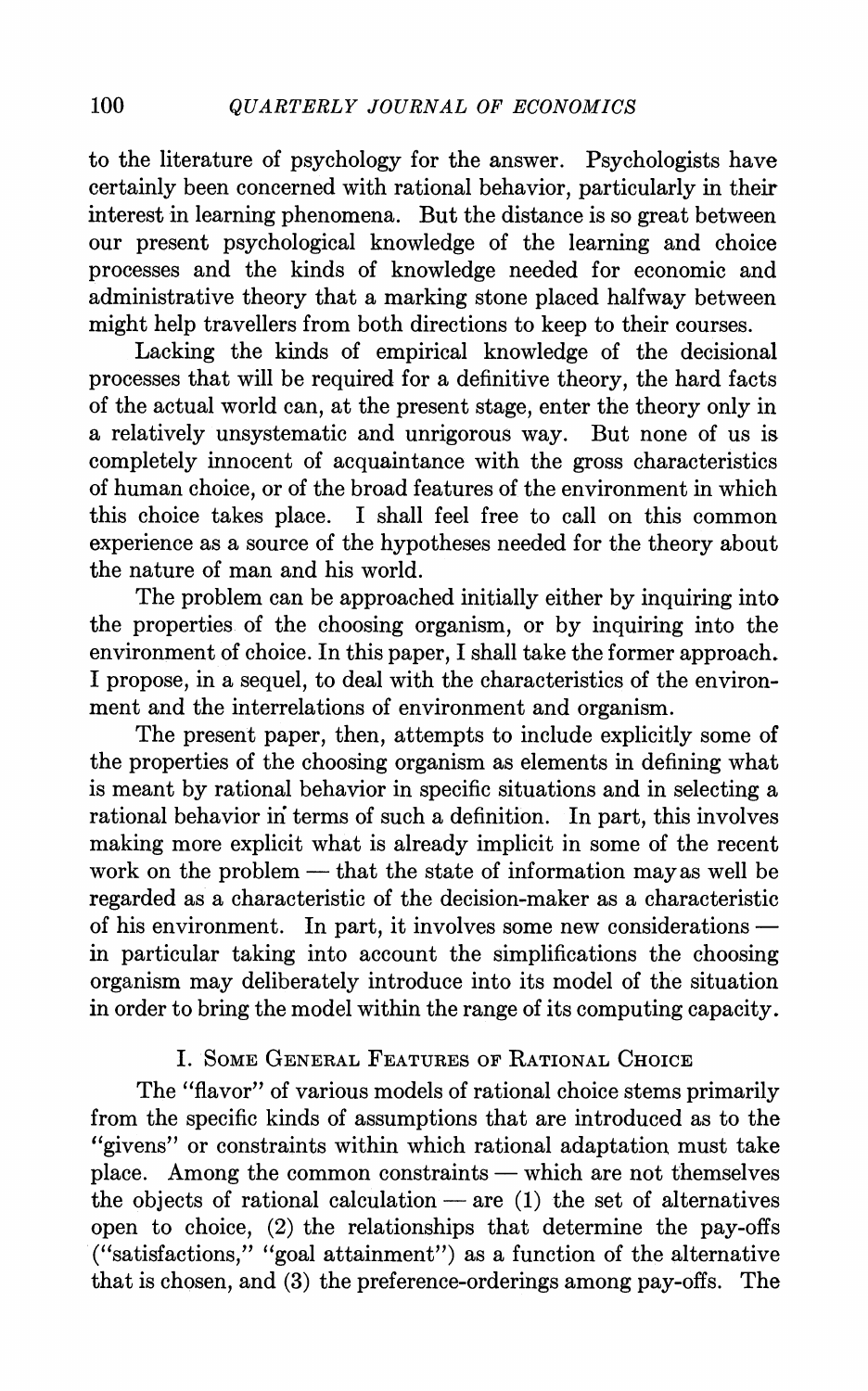selection of particular constraints and the rejection of others for incorporation in the model of rational behavior involves implicit **assumptions as to what variables the rational organism "controls"** and hence can "optimize" as a means to rational adaptation — and what variables it must take as fixed. It also involves assumptions as to the character of the variables that are fixed. For example, by making different assumptions about the amount of information the **payable in space is optimized in the space of the relations between alternatives and** pay-offs, optimization might involve selection of a certain maximum. of an expected value, or a minimax.

Another way of characterizing the givens and the behavior variables is to say that the latter refer to the organism itself, the former to its environment. But if we adopt this viewpoint, we must be prepared to accept the possibility that what we call "the environment" may lie, in part, within the skin of the biological organism. That is, some of the constraints that must be taken as givens in an optimization problem may be physiological and psychological limitations of the organism (biologically defined) itself. For example, the maximum speed at which an organism can move establishes a boundary on the set of its available behavior alternatives. Similarly, limits on computational capacity may be important constraints entering into the definition of rational choice under particular circumstances. We shall explore possible ways of formulating the process of rational choice in situations where we wish to take explicit account of the "internal" as well as the "external" constraints that define the problem of rationality for the organism.

Whether our interests lie in the normative or in the descriptive aspects of rational choice, the construction of models of this kind should prove instructive. Because of the psychological limits of the organism (particularly with respect to computational and predictive ability), actual human rationality-striving can at best be an extremely the erude and simplified approximation to the kind of global rationality that is implied, for example, by game-theoretical models. While the approximations that organisms employ may not be the best — even at the levels of computational complexity they are able to handle it is probable that a great deal can be learned about possible mechahisms from an examination of the schemes of approximation that are actually employed by human and other organisms.

In describing the proposed model, we shall begin with elements it has in common with the more global models, and then proceed to introduce simplifying assumptions and (what is the same thing) approximating procedures.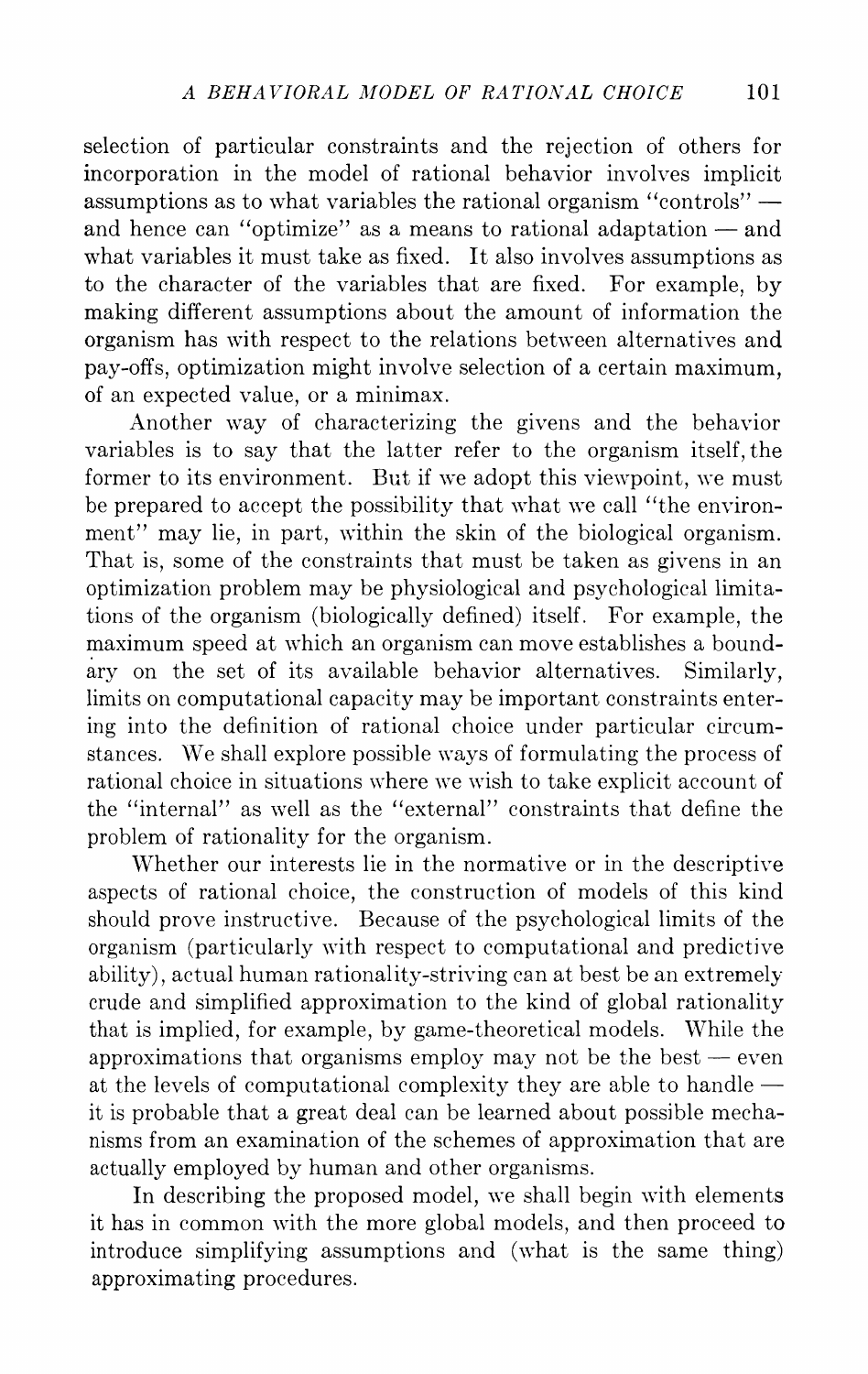# **1.1 Primitive Terms and Definitions**

**Models of rational behavior - both the global kinds usually**  constructed, and the more limited kinds to be discussed here **generally require some or all of the following elements:** 

**1. A set of behavior alternatives (alternatives of choice or decision). In a mathematical model, these can be represented by a point set, A.** 

**2. The subset of behavior alternatives that the organism "considers" or "perceives." That is, the organism may make its choice within a set of alternatives more limited than the whole range objectively available to it. The "considered" subset can be represented by a point set**  $\hat{A}$ **, with**  $\hat{A}$  **included in**  $A$  **(** $\hat{A} \subseteq A$ **).** 

**3. The possible future states of affairs, or outcomes of choice, represented by a point set, S. (For the moment it is not necessary to distinguish between actual and perceived outcomes.)** 

**4. A "pay-off" function, representing the "value" or "utility" placed by the organism upon each of the possible outcomes of choice. The pay-off may be represented by a real function, V(s) defined for all elements, s, of S. For many purposes there is needed only an**  ordering relation on pairs of elements of  $S$ -i.e., a relation that states that  $s_i$  is preferred to  $s_i$  or vice versa — but to avoid unneces**sary complications in the present discussion, we will assume that a cardinal utility, V(s), has been defined.** 

**5. Information as to which outcomes in S will actually occur if a particular alternative, a, in A** (or in  $\hat{A}$ ) is chosen. This information may be incomplete — that is, there may be more than one possible **outcome, s, for each behavior alternative, a. We represent the information, then, by a mapping of each element, a, in A upon a**  subset,  $S_a$  – the set of outcomes that may ensue if a is the chosen **behavior alternative.** 

**6. Information as to the probability that a particular outcome will ensue if a particular behavior alternative is chosen. This is a more precise kind of information than that postulated in (5), for it asso**ciates with each element, s, in the set  $S_a$ , a probability,  $P_a(s)$  — the probability that s will occur if a is chosen. The probability  $P_a(s)$  is a **real, non-negative function with**  $\sum P_a(s) = 1$ **. Sa** 

**Attention is directed to the threefold distinction drawn by the definitions among the set of behavior alternatives, A, the set of outcomes or future states of affairs, S, and the pay-off, V. In the ordinary representation of a game, in reduced form, by its pay-off matrix, the set S corresponds to the cells of the matrix, the set A to the** 

**102**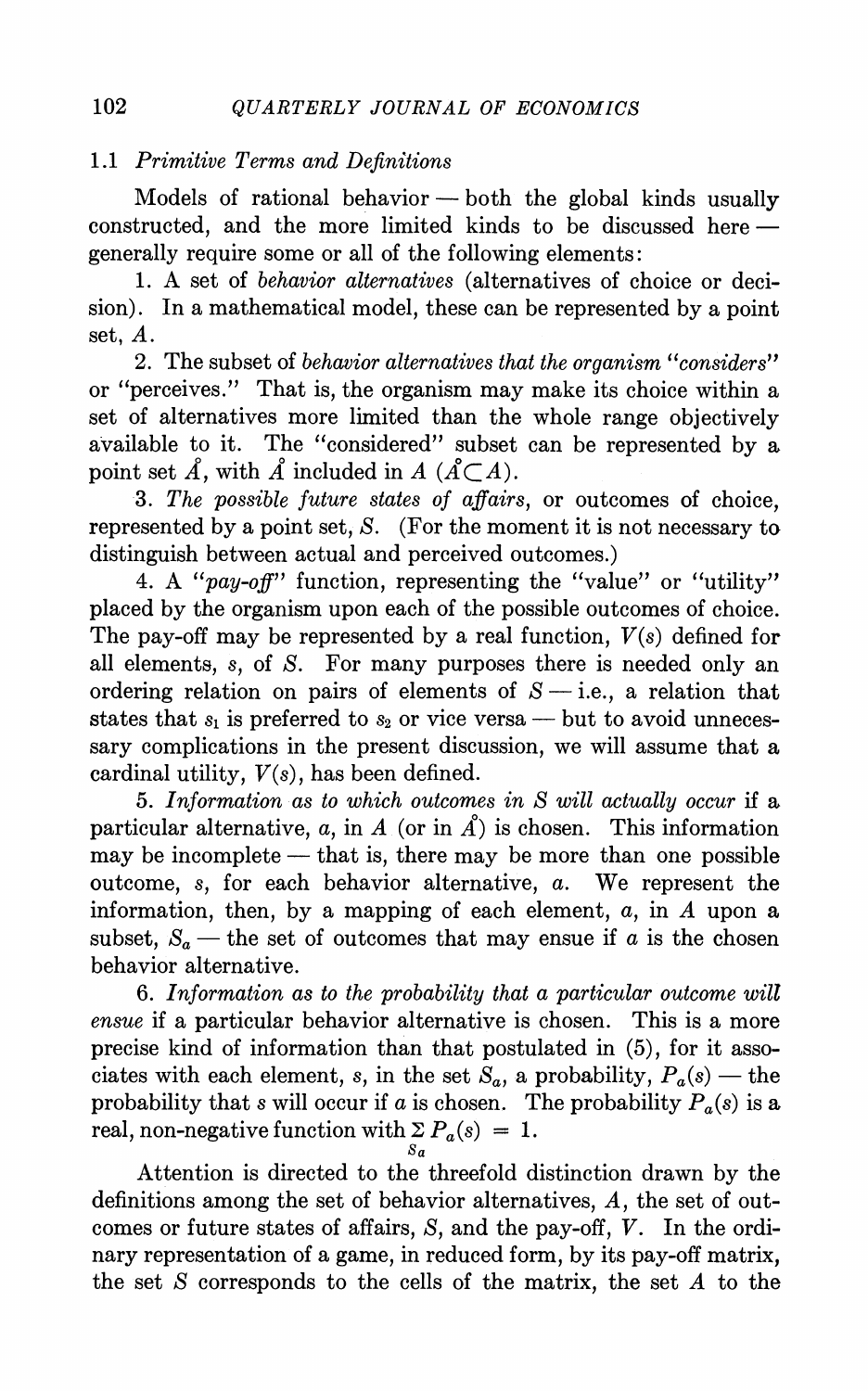**strategies of the first player, and the function V to the values in the**  cells. The set  $S_a$  is then the set of cells in the *ath* row. By keeping in **mind this interpretation, the reader may compare the present formulation with "classical" game theory.** 

# **1.2 "Classical" Concepts of Rationality**

**With these elements, we can define procedures of rational choice corresponding to the ordinary game-theoretical and probabilistic models.'** 

**A. Max-min Rule. Assume that whatever alternative is chosen,**  the worst possible outcome will ensue — the smallest  $V(s)$  for s in  $S_a$ **will be realized. Then select that alternative, a, for which this worst pay-off is as large as possible.** 

$$
\hat{V}(\hat{a}) = \lim_{s \in S_{\hat{a}}} V(s) = \max_{a \in A} \min_{s \in S_{\hat{a}}} V(s)
$$

**Instead of the maximum with respect to the set, A, of actual alternatives, we can substitute the maximum with respect to the set, A, of "considered" alternatives. The probability distribution of outcomes, (6) does not play any role in the max-min rule.** 

**B.** Probabilistic Rule. Maximize the expected value of  $V(s)$  for the (assumed known) probability distribution,  $P_a(s)$ .

$$
\begin{array}{l}\n\Lambda \\
V(\hat{a}) = \sum_{s \in S_{\hat{a}}} V(s) P_{\hat{a}}(s) = \max_{a \in A} \sum_{s \in S_{\hat{a}}} V(s) P_{a}(s)\n\end{array}
$$

**C. Certainty Rule. Given the information that each a in A (or**  in  $\hat{A}$ ) maps upon a specified  $s_a$  in S, select the behavior alternative **whose outcome has the largest pay-off.** 

$$
\bigvee_{a=1}^{n} G(a) = V(S_a) = \max_{a \in A} V(S_a)
$$

# **II. THE ESSENTIAL SIMPLIFICATIONS**

**If we examine closely the "classical" concepts of rationality outlined above, we see immediately what severe demands they make upon the choosing organism. The organism must be able to attach definite pay-offs (or at least a definite range of pay-offs) to each possible outcome. This, of course, involves also the ability to specify the exact nature of the outcomes - there is no room in the scheme for "unan**ticipated consequences." The pay-offs must be completely ordered -

**1. See Kenneth J. Arrow, "Alternative Approaches to the Theory of Choice in Risk-Taking Situations," Econometrica, XIX, 404-37 (Oct. 1951).**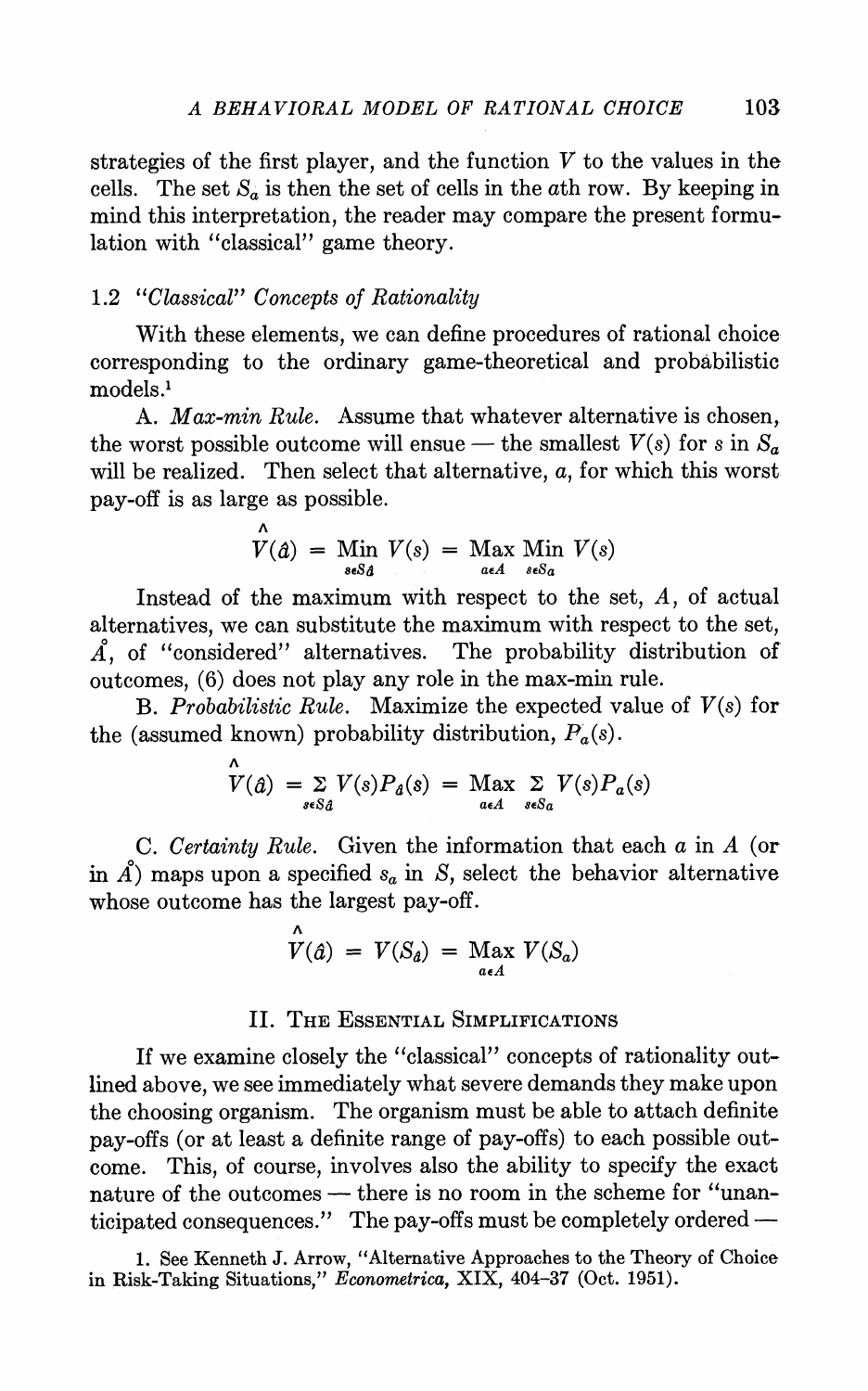**it must always be possible to specify, in a consistent way, that one outcome is better than, as good as, or worse than any other. And, if the certainty or probabilistic rules are employed, either the outcomes of particular alternatives must be known with certainty, or at least it must be possible to attach definite probabilities to outcomes.** 

**My first empirical proposition is that there is a complete lack of evidence that, in actual human choice situations of any complexity, these computations can be, or are in fact, performed. The introspective evidence is certainly clear enough, but we cannot, of course, rule out the possibility that the unconscious is a better decision-maker than the conscious. Nevertheless, in the absence of evidence that the classical concepts do describe the decision-making process, it seems reasonable to examine the possibility that the actual process is quite different from the ones the rules describe.** 

**Our procedure will be to introduce some modifications that appear (on the basis of casual empiricism) to correspond to observed behavior processes in humans, and that lead to substantial computational simplifications in the making of a choice. There is no implication that human beings use all of these modifications and simplifications all the time. Nor is this the place to attempt the formidable empirical task of determining the extent to which, and the circumstances under which humans actually employ these simplifications. The point is rather that these are procedures which appear often to be employed by human beings in complex choice situations to find an approximate model of manageable proportions.** 

# **2.1 "Simple" Pay-off Functions**

One route to simplification is to assume that  $V(s)$  necessarily assumes one of two values,  $(1, 0)$ , or of three values,  $(1, 0, -1)$ , for all **s in S. Depending on the circumstances, we might want to interpret these values, as (a) (satisfactory or unsatisfactory), or (b) (win, draw or lose).** 

**As an example of (b), let S represent the possible positions in a**  chess game at White's 20th move. Then  $a (+1)$  position is one in **which White possesses a strategy leading to a win whatever Black does. A (0) position is one in which White can enforce a draw, but**  not a win.  $A(-1)$  position is one in which Black can force a win.

**As an example of (a) let S represent possible prices for a house an individual is selling. He may regard \$15,000 as an "acceptable" price, anything over this amount as "satisfactory," anything less as "unsatisfactory." In psychological theory we would fix the boundary at the "aspiration level"; in economic theory we would fix the bound-**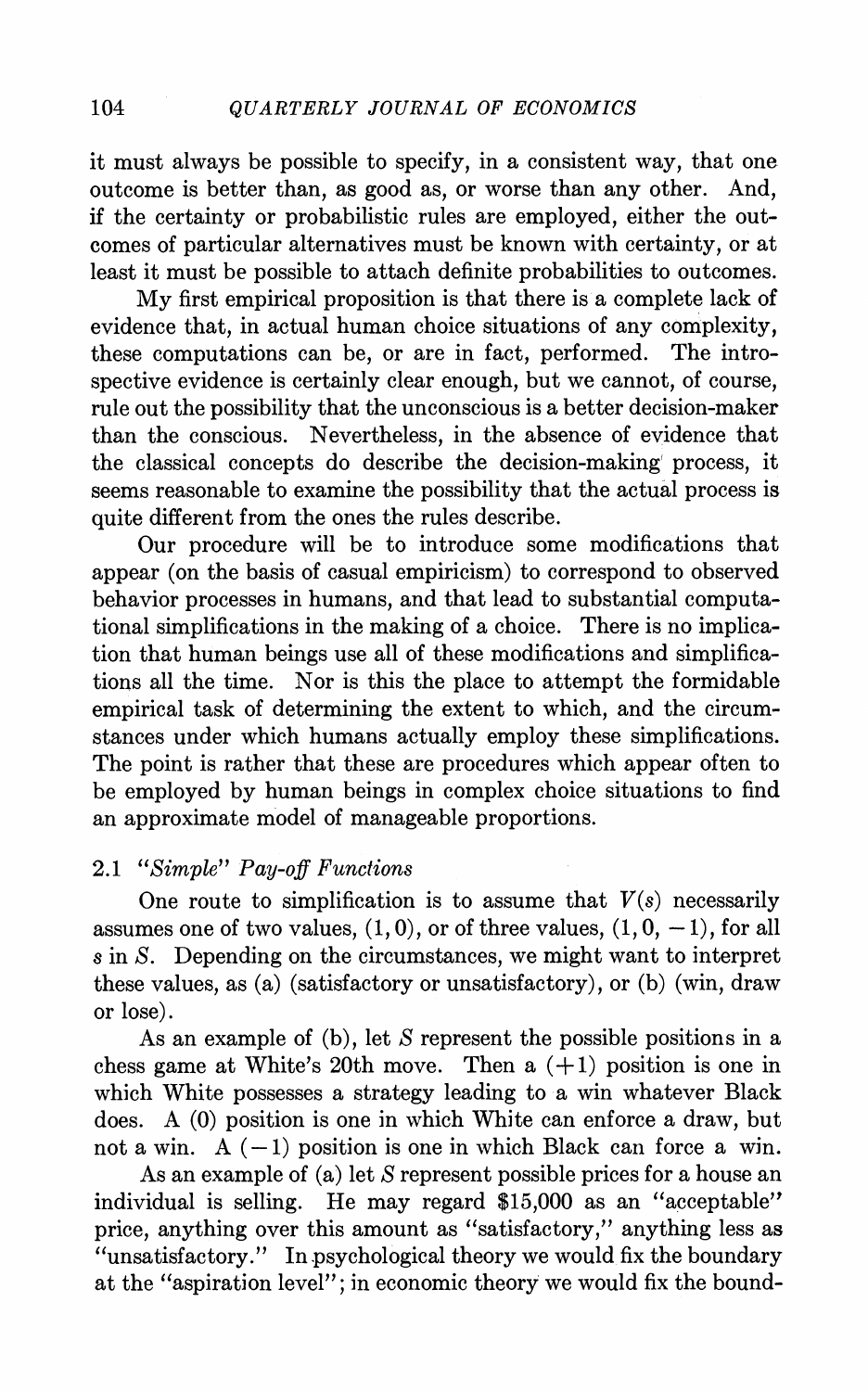**ary at the price which evokes indifference between selling and not selling (an opportunity cost concept).** 

**The objection may be raised that, although \$16,000 and \$25,000 are both "very satisfactory" prices for the house, a rational individual would prefer to sell at the higher price, and hence, that the simple pay-off function is an inadequate representation of the choice situation. The objection may be answered in several different ways, each answer corresponding to a class of situations in which the simple function might be appropriate.** 

**First, the individual may not be confronted simultaneously with** 



**a number of buyers offering to purchase the house at different prices, but may receive a sequence of offers, and may have to decide to accept or reject each one before he receives the next. (Or, more generally, he may receive a sequence of pairs or triplets or n-tuples of offers, and may have to decide whether to accept the highest of an n-tuple before the next n-tuple is received.) Then, if the elements S correspond to n-tuples of offers, V(s) would be 1 whenever the highest offer in the n-tuple exceeded the "acceptance price" the seller had determined upon at that time. We can then raise the further question of what would be a rational process for determining the acceptance price.2** 

**2. See the Appendix. It might be remarked here that the simple risk function, introduced by Wald to bring problems in statistical decision theory within the bounds of computability, is an example of a simple pay-off function as that term is defined here.**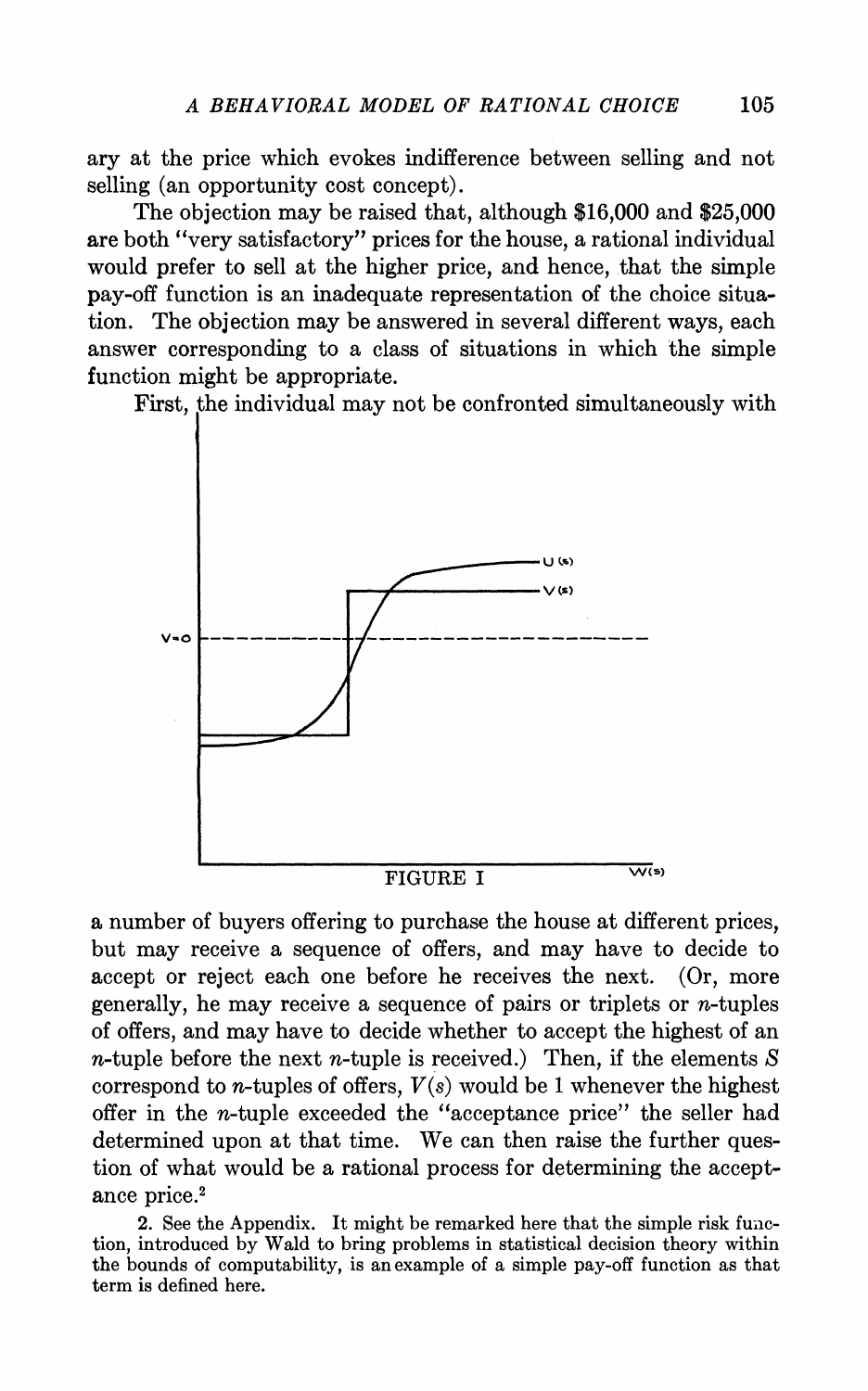**Second, even if there were a more general pay-off function, W(s), capable of assuming more than two different values, the simplified**   $V(s)$  might be a satisfactory approximation to  $W(s)$ . Suppose, for **example, that there were some way of introducing a cardinal utility**  function, defined over S, say  $U(s)$ . Suppose further that  $U(W)$  is a **monotonic increasing function with a strongly negative second deriva**tive (decreasing marginal utility). Then  $V(s) = V\{W(s)\}\$ might be **the approximation as shown on page 107.** 

When a simple  $V(s)$ , assuming only the values  $(+1, 0)$  is admis**sible, under the circumstances just discussed or under other circumstances, then a (fourth) rational decision-process could be defined as follows:** 

**D. (i) Search for a set of possible outcomes (a subset, S' in S)**  such that the pay-off is satisfactory  $(V(s) = 1)$  for all these possible **outcomes (for all s in S').** 

(ii) Search for a behavior alternative (an  $\alpha$  in  $\overrightarrow{A}$ ) whose possible outcomes all are in S' (such that a maps upon a set,  $S_a$ , that is con**tained in S').** 

**If a behavior alternative can be found by this procedure, then a satisfactory outcome is assured. The procedure does not, of course, guarantee the existence or uniqueness of an a with the desired properties.** 

# **2.2 Information Gathering**

**One element of realism we may wish to introduce is that, while**   $V(s)$  may be known in advance, the mapping of  $A$  on subsets of  $S$ **may not. In the extreme case, at the outset each element, a, may be mapped on the whole set, S. We may then introduce into the decision-making process information-gathering steps that produce a more**  precise mapping of the various elements of A on nonidentical subsets of S. If the information-gathering process is not costless then one **of S. If the information-gathering process is not costless, then one element in the decision will be the determination of how farthemapping is to be refined.** 

**Now in the case of the simple pay-off functions, (+1, 0), the information-gathering process can be streamlined in an important respect. First, we suppose that the individual has initially a very coarse mapping of A on S. Second, he looks for an S' in S such that**   $V(s) = 1$  for s in S'. Third, he gathers information to refine that **part of the mapping of A on S in which elements of S' are involved. Fourth, having refined the mapping, he looks for an a that maps on to a subset of S'.** 

**Under favorable circumstances, this procedure may require the**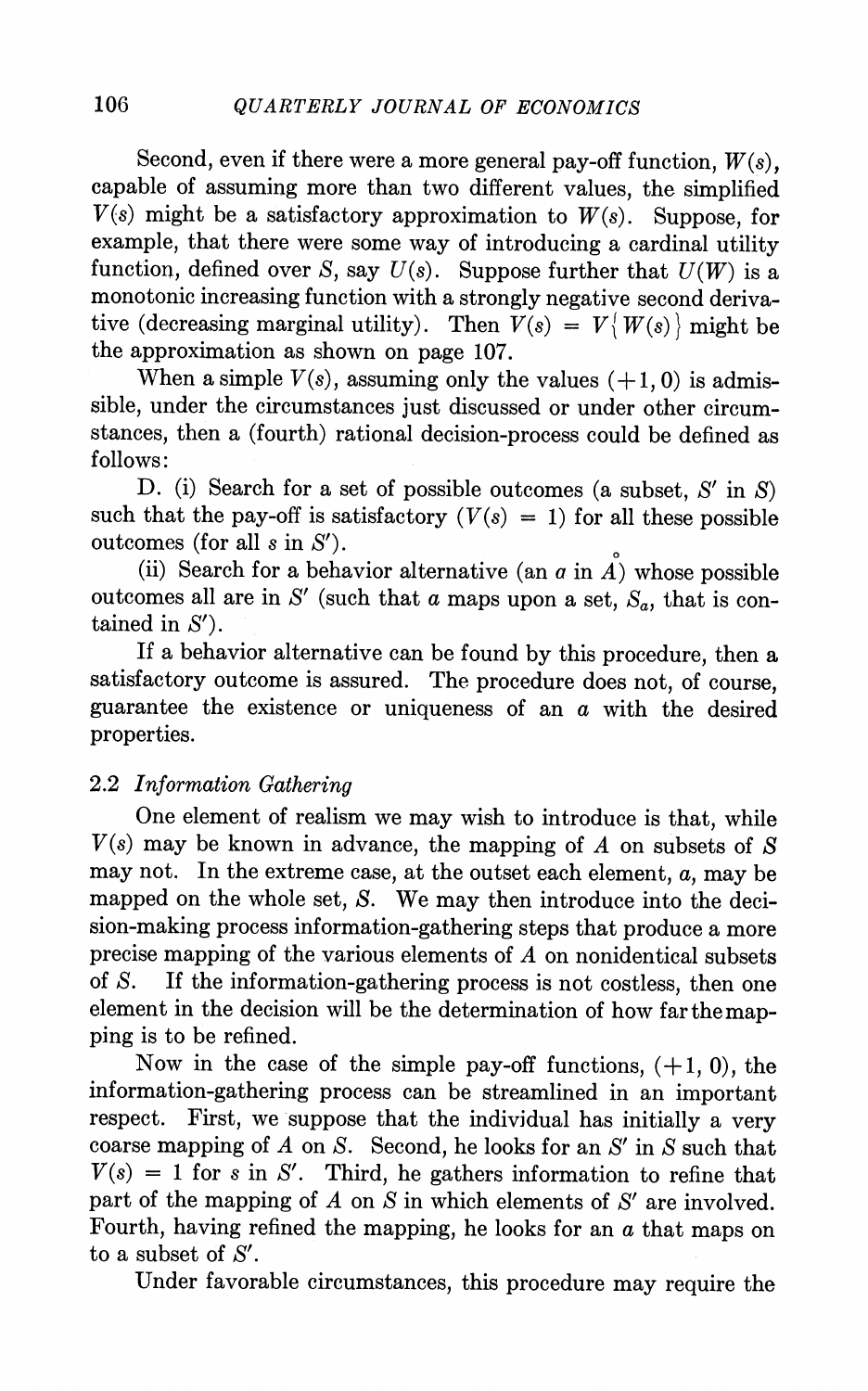individual to gather only a small amount of information — an insig**nificant part of the whole mapping of elements of A on individual elements of S. If the search for an a having the desirable properties is successful, he is certain that he cannot better his choice by securing additional information.3** 

**It appears that the decision process just described is one of the important means employed by chess players to select a move in the middle and end game. Let A be the set of moves available to White on his 20th move. Let S be a set of positions that might be reached, say, by the 30th move. Let S' be some subset of S that consists of clearly "won" positions. From a very rough knowledge of the mapping of A on S, White tentatively selects a move, a, that (if Black plays in a certain way) maps on S'. By then considering alternative replies for Black, White "explores" the whole mapping of a. His exploration may lead to points, s, that are not in S', but which are now recognized also as winning positions. These can be adjoined to S'. On the other hand, a sequence may be discovered that permits Black to bring about a position that is clearly not "won" for White. Then White may reject the original point, a, and try another.** 

**Whether this procedure leads to any essential simplification of the computation depends on certain empirical facts about the game. Clearly all positions can be categorized as "won," "lost," or "drawn" in an objective sense. But from the standpoint of the player, positions may be categorized as "clearly won," "clearly lost," "clearly**  drawn," "won or drawn," "drawn or lost," and so forth — depending **on the adequacy of this mapping. If the "clearly won" positions represent a significant subset of the objectively "won" positions, then the combinatorics involved in seeing whether a position can be transformed into a clearly won position, for all possible replies by Black, may not be unmanageable.4 The advantage of this procedure over the more common notion (which may, however, be applicable in the opening) of a general valuation function for positions, taking on values from -1 to 1, is that it implies much less complex and subtle evaluation criteria. All that is required is that the evaluation func-**

**3. This procedure also dispenses with the necessity of estimating explicitly the cost of obtaining additional information. For further discussion of this point see the comments on dynamics in the last section of this paper.** 

**4. I have estimated roughly the actual degree of simplification that might be realized in the middle game in chess by experimentation with two middle-game positions. A sequence of sixteen moves, eight by each player, might be expected to yield a total of about 1024 (one septilion) legally permissible variations. By following the general kind of program just described, it was possible to reduce the number of lines of play examined in each of these positions to fewer than 100**  variations - a rather spectacular simplification of the choice problem.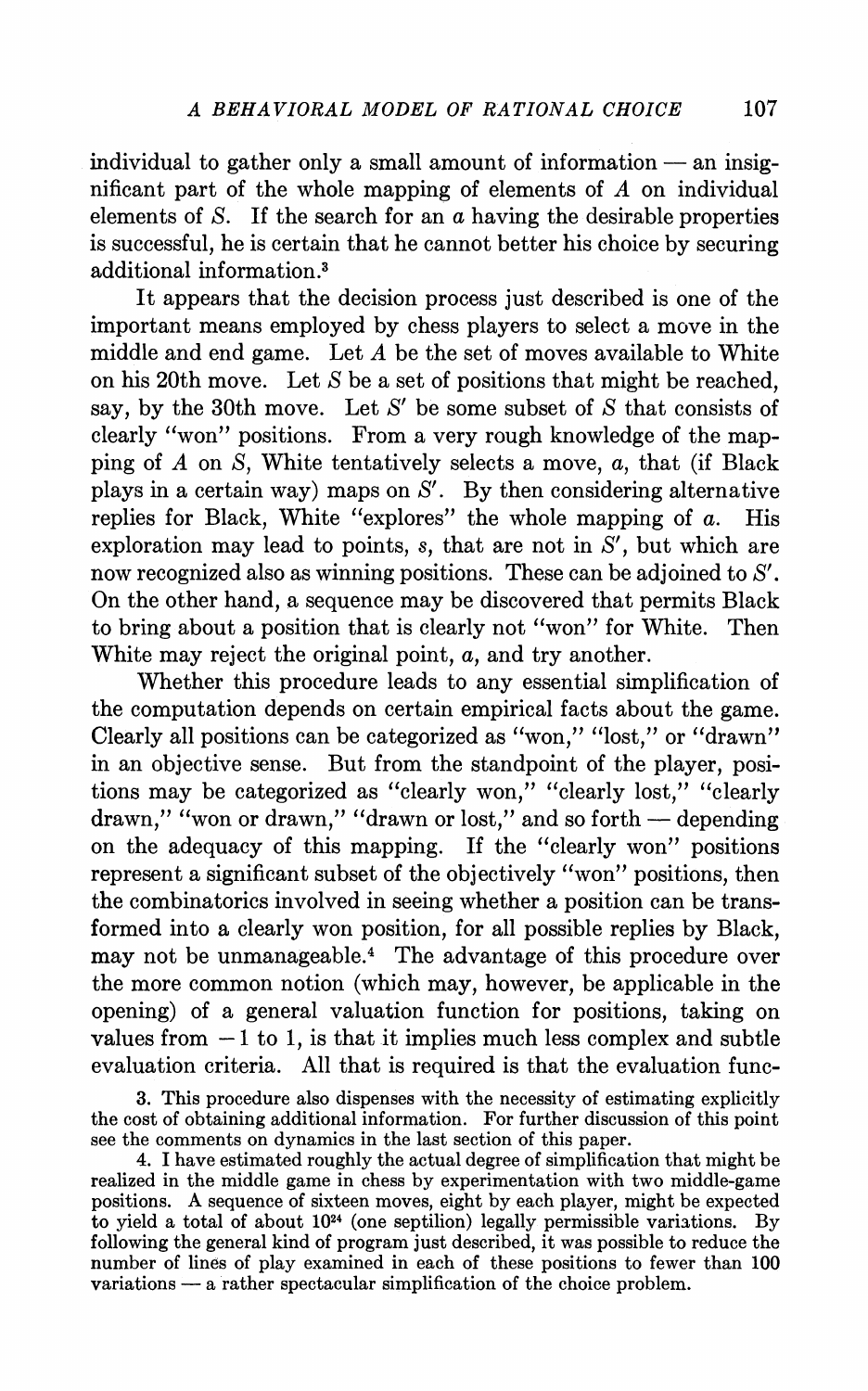**tion be reasonably sensitive in detecting when a position in one of the**  three states — won, lost, or drawn — has been transformed into a **position in another state. The player, instead of seeking for a "best" move, needs only to look for a "good" move.** 

**We see that, by the introduction of a simple pay-off function and of a process for gradually improving the mapping of behavior alternatives upon possible outcomes, the process of reaching a rational decision may be drastically simplified from a computational standpoint. In the theory and practice of linear programming, the distinction is commonly drawn between computations to determine the feasibility of a program, and computations to discover the optimal program. Feasibility testing consists in determining whether a program satisfies certain linear inequalities that are given at the outset. For example, a mobilization plan may take as given the maximum work force and the steel-making capacity of the economy. Then a feasible program is one that does not require a work force or steel-making facilities exceeding the given limits.** 

**An optimal program is that one of the feasible programs which maximizes a given pay-off function. If, instead of requiring that the pay-off be maximized, we require only that the pay-off exceed some given amount, then we can find a program that satisfies this require**ment by the usual methods of feasibility testing. The pay-off require**ment is represented simply by an additional linear inequality that must be satisfied. Once this requirement is met, it is not necessary to determine whether there exists an alternative plan with a still higher pay-off.** 

**For all practical purposes, this procedure may represent a sufficient approach to optimization, provided the minimum required payoff can be set "reasonably." In later sections of this paper we will discuss how this might be done, and we shall show also how the scheme can be extended to vector pay-off functions with multiple components (Optimization requires, of course, a complete ordering of pay-offs).** 

# **2.3 Partial Ordering of Pay-Offs**

**The classical theory does not tolerate the incomparability of oranges and apples. It requires a scalar pay-off function, that is, a complete ordering of pay-offs. Instead of a scalar pay-off function,**   $V(s)$ , we might have a vector function,  $V(s)$ ; where V has the components  $V_1, V_2, \ldots$  A vector pay-off function may be introduced **to handle a number of situations:** 

**1. In the case of a decision to be made by a group of persons, components may represent the pay-off functions of the individual**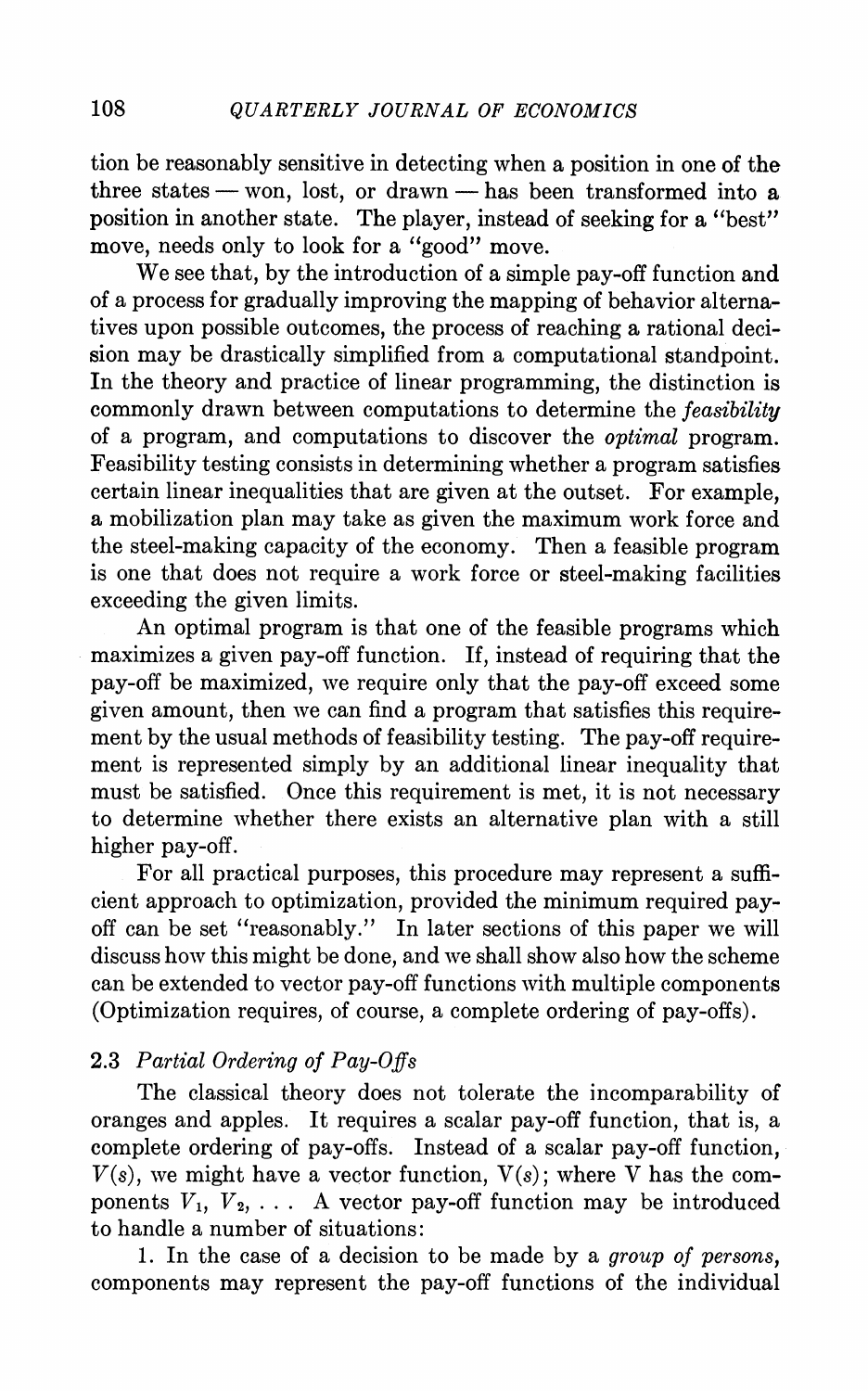**members of the group. What is preferred by one may not be preferred by the others.** 

**2. In the case of an individual, he may be trying to implement a**  number of *values that do not have a common denominator*  $-e.g.,$  he **compares two jobs in terms of salary, climate, pleasantness of work, prestige, etc.;** 

**3. Where each behavior alternative, a, maps on a set of n possible consequences, Sa, we may replace the model by one in which each alternative maps on a single consequence, but each consequence has** 



**PARTIAL ORDERING OF PAY-OFFS** 

**as its pay-off the n-dimensional vector whose components are the**  pay-offs of the elements of  $S_a$ .

**This representation exhibits a striking similarity among these three important cases where the traditional maximizing model breaks down for lack of a complete ordering of the pay-offs. The first case**  has never been satisfactorily treated — the theory of the *n*-person **game is the most ambitious attempt to deal with it, and the so-called "weak welfare principles" of economic theory are attempts to avoid it. The second case is usually handled by superimposing a complete ordering on the points in the vector space ("indifference curves"). The third case has been handled by introducing probabilities as weights handled by introducing probabilities as weights**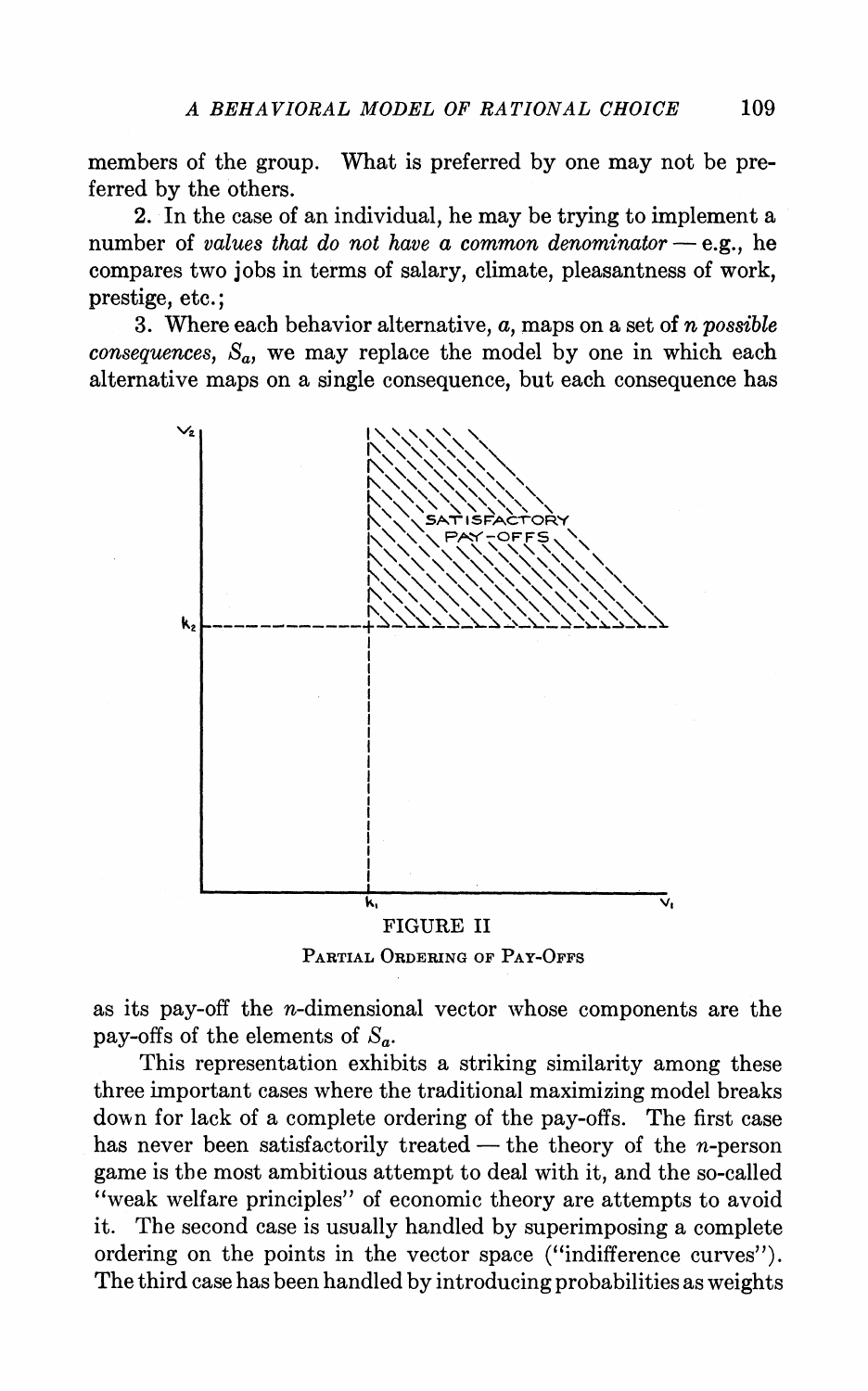**for summing the vector components, or by using principles like minimaxing satisfaction or regret.** 

**An extension of the notion of a simplified pay-off function permits**  us to treat all three cases in much the same fashion. **regard a pay-off as satisfactory provided that**  $V_i \geq k_i$  **for all i. Then a reasonable decision rule is the following:** 

E. Search for a subset  $S'$  in  $S$  such that  $V(s)$  is satisfactory for all  $s$  in  $S'$  (i.e.,  $V(s) \geq k$ ).

Then search for an  $a$  in  $A$  such that  $S_a$  lies in  $S'$ .

**Again existence and uniqueness of solutions are not guaranteed. Rule E is illustrated in Figure II for the case of a 2-component pay-off vector.** 

**In the first of the three cases mentioned above, the satisfactory pay-off corresponds to what I have called a viable solution in "A Formal Theory of the Employment Relation" and "A Comparison of Organization Theories."5 In the second case, the components of V define the aspiration levels with respect to several components of pay-off. In the third case (in this case it is most plausible to assume**  that all the components of  $k$  are equal),  $k_i$  may be interpreted as the  $minimum$  *auaranteed pay-off*  $-$  also an aspiration level concept.

# **III. EXISTENCE AND UNIQUENESS OF SOLUTIONS**

**Throughout our discussion we have admitted decision procedures that do not guarantee the existence or uniqueness of solutions. This was done in order to construct a model that parallels as nearly as possible the decision procedures that appear to be used by humans in complex decision-making settings. We now proceed to add supplementary rules to fill this gap.** 

# **3.1 Obtaining a Unique Solution**

**In most global models of rational choice, all alternatives are evaluated before a choice is made. In actual human decision-making, alternatives are often examined sequentially. We may, or may not, know the mechanism that determines the order of procedure. When alternatives are examined sequentially, we may regard the first satisfactory alternative that is evaluated as such as the one actually selected.** 

**If a chess player finds an alternative that leads to a forced mate for his opponent, he generally adopts this alternative without worry-**

**5. Econometrica, XIX (July 1951), 293-305 and Review of Economic Studies, XX (1952-53, No. 1), 40-49.** 

**110**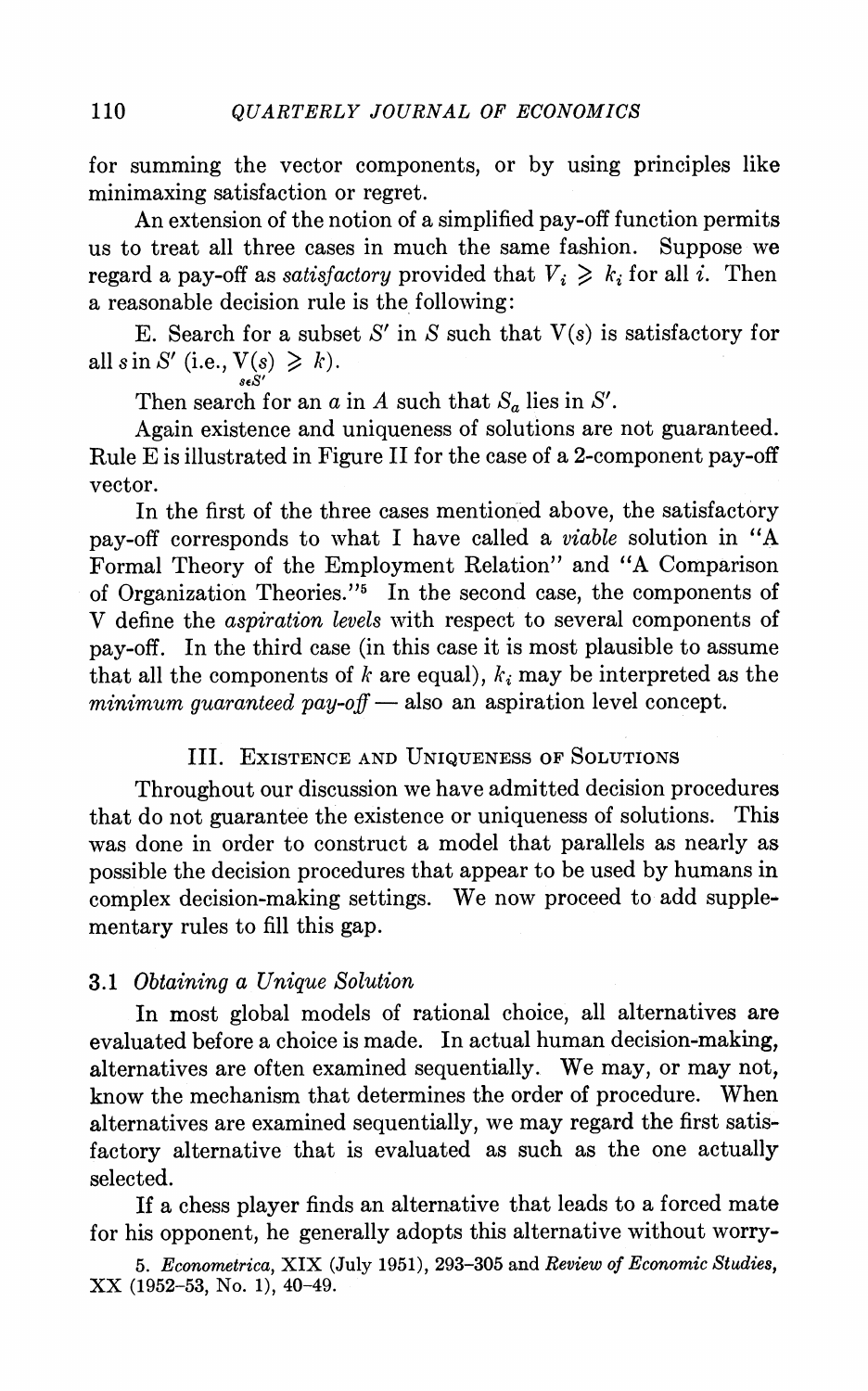**ing about whether another alternative also leads to a forced mate. In this case we would find it very hard to predict which alternative would be chosen, for we have no theory that predicts the order in which alternatives will be examined. But in another case discussed above- the sale of a house - the environment presents the seller with alternatives in a definite sequence, and the selection of the first satisfactory alternative has precise meaning.** 

**However, there are certain dynamic considerations, having a good psychological foundation, that we should introduce at this point. Let us consider, instead of a single static choice situation, a sequence of such situations. The aspiration level, which defines a satisfactory alternative, may change from point to point in this sequence of trials. A vague principle would be that as the individual, in his exploration of alternatives, finds it easy to discover satisfactory alternatives, his aspiration level rises; as he finds it difficult to discover satisfactory alternatives, his aspiration level falls. Perhaps it would be possible to express the ease or difficulty of exploration in terms of the cost of obtaining better information about the mapping of A on S, or the combinatorial magnitude of the task of refining this mapping. There are a number of ways in which this process could be defined formally.** 

**Such changes in aspiration level would tend to bring about a "near-uniqueness" of the satisfactory solutions and would also tend to guarantee the existence of satisfactory solutions. For the failure to discover a solution would depress the aspiration level and bring satisfactory solutions into existence.** 

# **3.2 Existence of Solutions: Further Possibilities**

**We have already discussed one mechanism by which the existence of solutions, in the long run, is assured. There is another way of representing the processes already described. Up to this point little use has been made of the distinction between A, the set of behavior**  alternatives, and  $\hat{A}$ , the set of behavior alternatives that the organism considers. Suppose now that the latter is a proper subset of the Suppose now that the latter is a proper subset of the **former. Then, the failure to find a satisfactory alternative in A may lead to a search for additional alternatives in A that can be adjoined to A.6 This procedure is simply an elaboration of the information-**

**6. I might mention that, in the spirit of crude empiricism, I have presented a** number of students and friends with a problem involving a multiple pay-off **in which the pay-off depends violently upon a very contingent and uncertain**  event - and have found them extremely reluctant to restrict themselves to a set **of behavior alternatives allowed by the problem. They were averse to an alternative that promised very large profit or ruin, where the relevant probability could not be computed, and tried to invent new alternatives whose pay-offs were less sensitive to the contingent event. The problem in question is Modigliani's "hot-**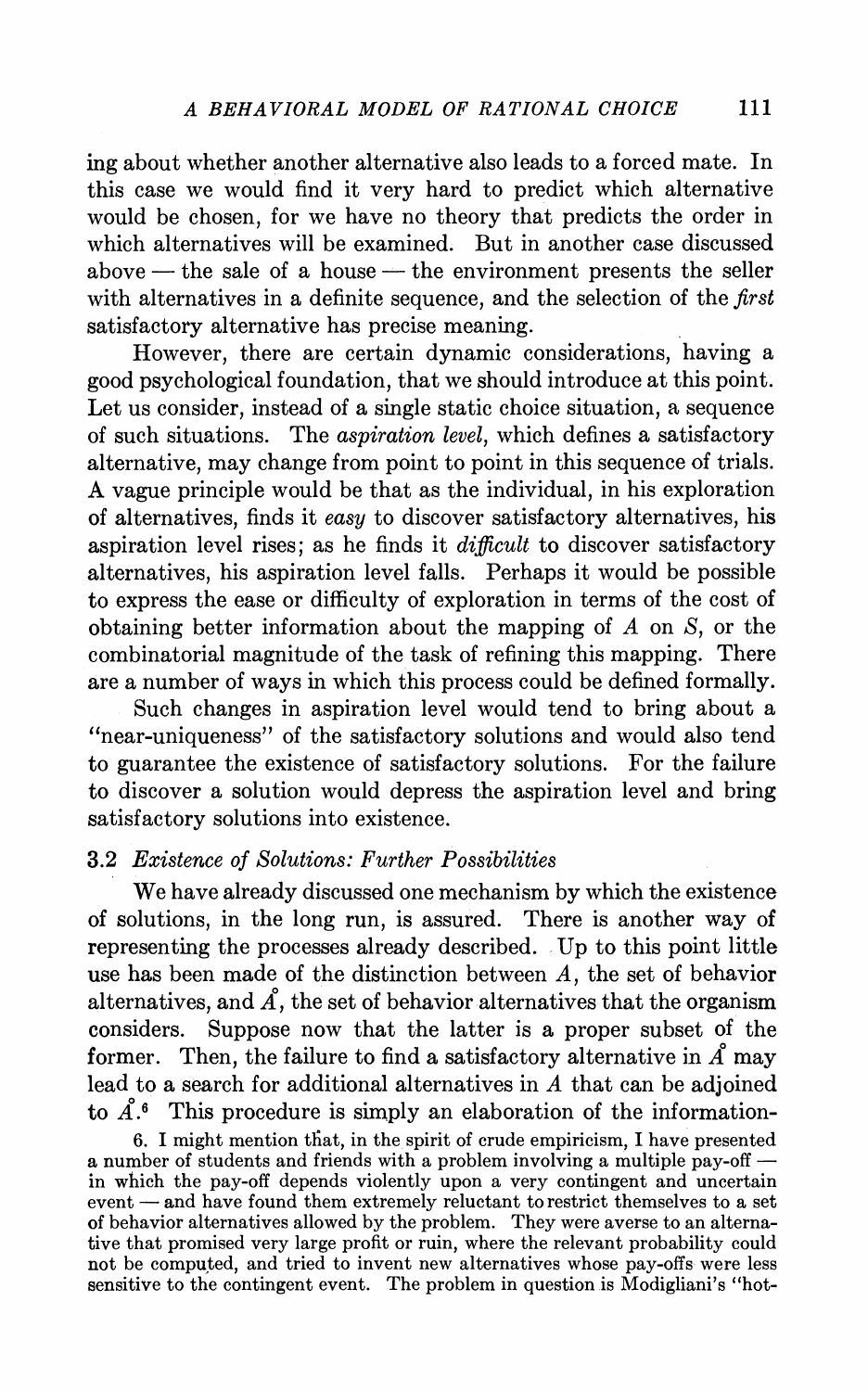**gathering process previously described. (We can regard the elements**  of  $A$  that are not in  $\overrightarrow{A}$  as elements that are initially mapped on the **whole set, S.)** 

**In one organism, dynamic adjustment over a sequence of choices may depend primarily upon adjustments of the aspiration level. In**  another organism, the adjustments may be primarily in the set  $\mathbf{A}$ : if satisfactory alternatives are discovered easily,  $\vec{A}$  narrows; if it becomes difficult to find satisfactory alternatives.  $\vec{A}$  broadens. The more difficult to find satisfactory alternatives,  $\AA$  broadens. **persistent the organism, the greater the role played by the adjustment of A°, relative to the role played by the adjustment of the aspiration level. (It is possible, of course, and even probable, that there is an asymmetry between adjustments upward and downward.)** 

**If the pay-off were measurable in money or utility terms, and if the cost of discovering alternatives were similarly measurable, we could replace the partial ordering of alternatives exhibited in Figure II by a complete ordering (an ordering in terms of a weighted sum of the pay-off and the cost of discovering alternatives). Then we could**  speak of the optimal degree of persistence in behavior — we could say **that the more persistent organism was more rational than the other, or vice versa. But the central argument of the present paper is that the behaving organism does not in general know these costs, nor does it have a set of weights for comparing the components of a multiple pay-off. It is precisely because of these limitations on its knowledge and capabilities that the less global models of rationality described here are significant and useful. The question of how it is to behave "rationally," given these limitations, is distinct from the question of how its capabilities could be increased to permit action that would be more "rational" judged from the mountain-top of a more complete model.7** 

**The two viewpoints are not, of course, completely different, much less antithetical. We have already pointed out that the organism**  may possess a whole hierarchy of rational mechanisms - that, for **example, the aspiration level itself may be subject to anadjustment process that is rational in some dynamic sense. Moreover, in many situations we may be interested in the precise question of whether one decision-making procedure is more rational than another, and to answer this question we will usually have to construct a broader criterion of rationality that encompasses both procedures as approximations. Our whole point is that it is important to make explicit what level we are considering in such a hierarchy of models, and that** 

**dog stand" problem described in American Economic Review, Proceedings, XXXIX (1949), 201-8.** 

**7. One might add: "or judged in terms of the survival value of its choice mechanism."**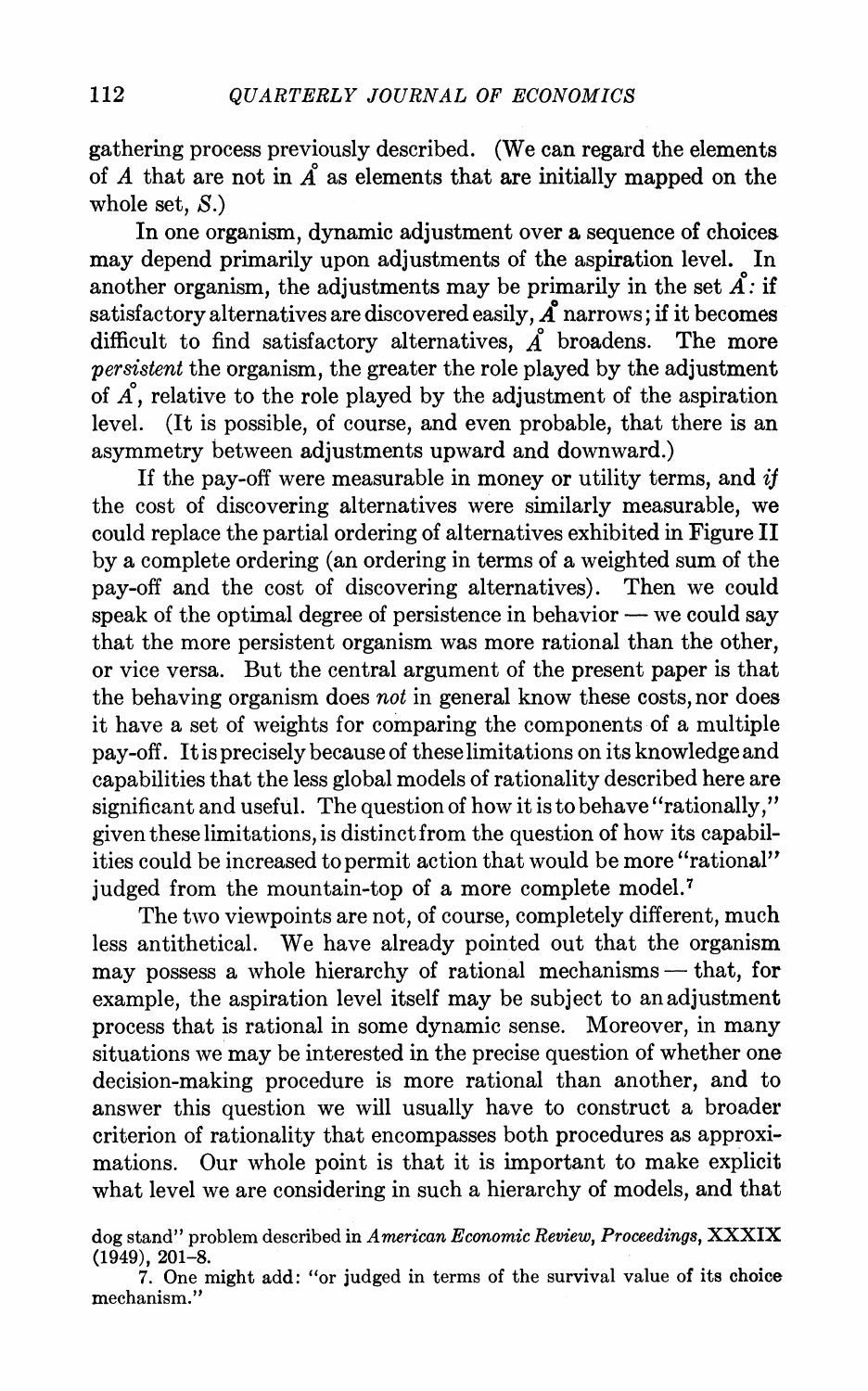**for many purposes we are interested in models of "limited" rationality rather than models of relatively "global" rationality.** 

### **IV. FURTHER COMMENTS ON DYNAMICS**

**The models thus far discussed are dynamic only in a very special sense: the aspiration level at time t depends upon the previous history of the system (previous aspiration levels and previous levels of attainment). Another kind of dynamic linkage might be very important. The pay-offs in a particular trial might depend not only on the alternative chosen in that trial but also on the alternatives chosen in previous trials.** 

**The most direct representation of this situation is to include, as components of a vector pay-off function, the pay-offs for the whole sequence of trials. But then optimization would require the selection, at the beginning of the sequence, of a strategy for the whole sequence (see the Appendix). Such a procedure would again rapidly complicate the problem beyond the computational capacity of the organism. A possible middle ground is to define for each trial a pay-off function**  with two components. One would be the "immediate" pay-off (con**sumption), the other, the "position" in which the organism is left for future trials (saving, liquidity).** 

**Let us consider a chess game in which the players are paid off at the end of each ten moves in proportion to arbitrarily assigned values of their pieces left on the board (say, queen, 1; rook, 10; etc.). Then a player could adopt some kind of planning horizon and include in his estimated pay-off the "goodness" of his position at the planning horizon. A comparable notion in economics is that of the depreciated value of an asset at the planning horizon. To compute such a value precisely would require the player actually to carry his strategy beyond the horizon. If there is time-discounting of pay-offs, this has the advantage of reducing the importance of errors in estimating these depreciated values. (Time-discounting may sometimes be essential in order to assure convergence of the summed pay-offs.)** 

**It is easy to conjure up other dynamic complications, which may**  be of considerable practical importance. Two more may be mentioned — without attempting to incorporate them formally. The tioned — without attempting to incorporate them formally. **consequences that the organism experiences may change the pay-off function - it doesn't know how well it likes cheese until it has eaten cheese. Likewise, one method for refining the mapping of A on S may be to select a particular alternative and experience its consequences. In these cases, one of the elements of the pay-off associated with a particular alternative is the information that is gathered about the mapping or about the pay-off function.**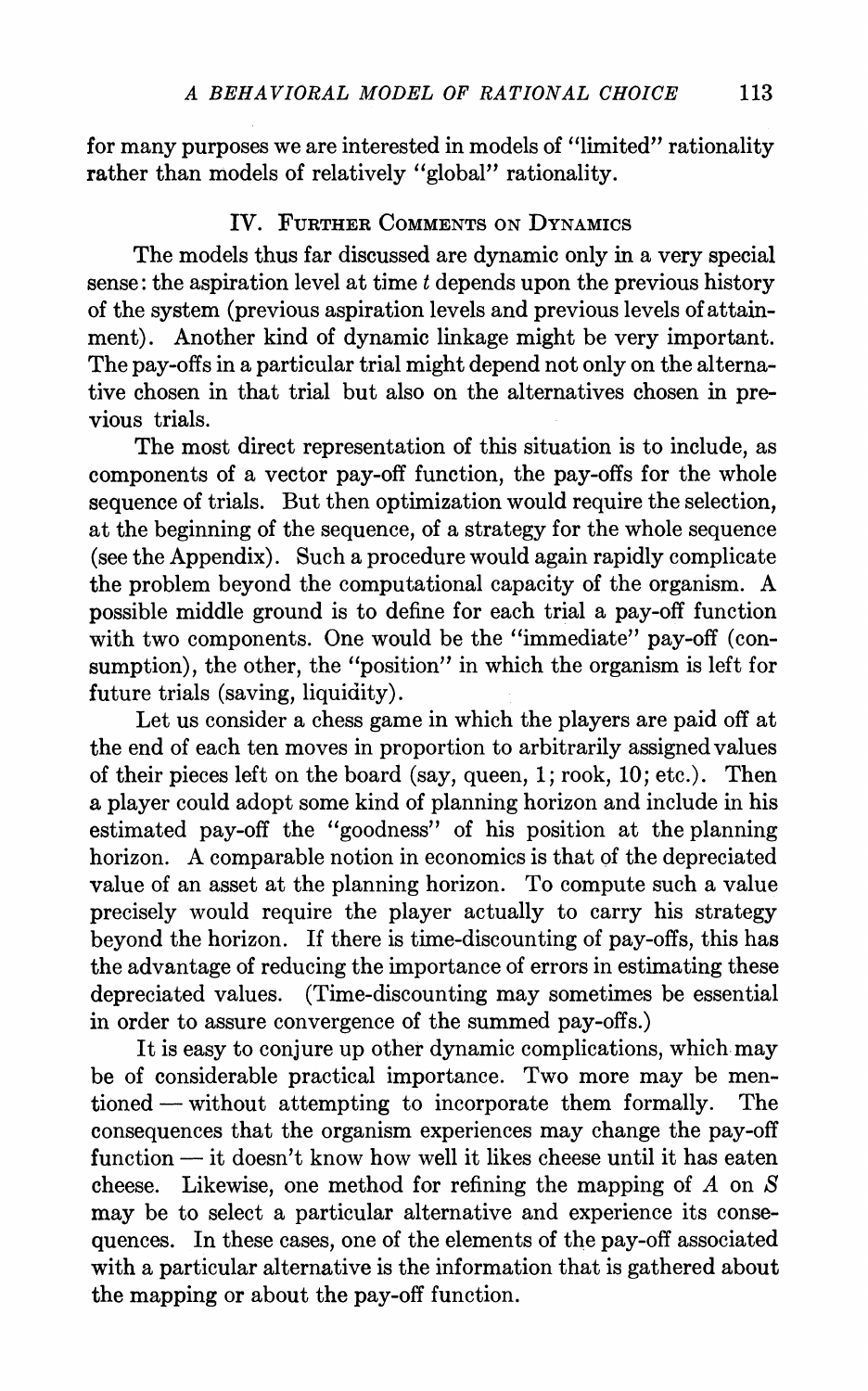# **V. CONCLUSION**

**The aim of this paper has been to construct definitions of "rational choice" that are modeled more closely upon the actual decision processes in the behavior of organisms than definitions heretofore proposed. We have outlined a fairly complete model for the static case, and have described one extension of this model into dynamics. As has been indicated in the last section, a great deal remains to be done before we can handle realistically a more completely dynamic system.** 

**In the introduction, it was suggested that definitions of this kind might have normative as well as descriptive value. In particular, they may suggest approaches to rational choice in areas that appear to be far beyond the capacities of existing or prospective computing equipment. The comparison of the I.Q. of a computer with that of a human being is very difficult. If one were to factor the scores made by each on a comprehensive intelligence test, one would undoubtedly find that in those factors on which the one scored as a genius the other**  would appear a moron – and conversely. A survey of possible defini**tions of rationality might suggest directions for the design and use of computing equipment with reasonably good scores on some of the factors of intelligence in which present computers are moronic.** 

**The broader aim, however, in constructing these definitions of "approximate" rationality is to provide some materials for the construction of a theory of the behavior of a human individual or of groups of individuals who are making decisions in an organizational context. The apparent paradox to be faced is that the economic theory of the firm and the theory of administration attempt to deal with human behavior in situations in which that behavior is at least "intendedly" rational; while, at the same time, it can be shown that if we assume the global kinds of rationality of the classical theory the problems of internal structure of the firm or other organization largely disappear.8 The paradox vanishes, and the outlines of theory begin to emerge when we substitute for "economic man" or "administrative man" a choosing organism of limited knowledge and ability. This organism's simplifications of the real world for purposes of choice introduce discrepancies between the simplified model and the reality; and these discrepancies, in turn, serve to explain many of the phenomena of organizational behavior.** 

**8. See Herbert A. Simon, Administrative Behavior (Macmillan, 1947), pp. 39-41, 80-84, 96-102, 240-44.**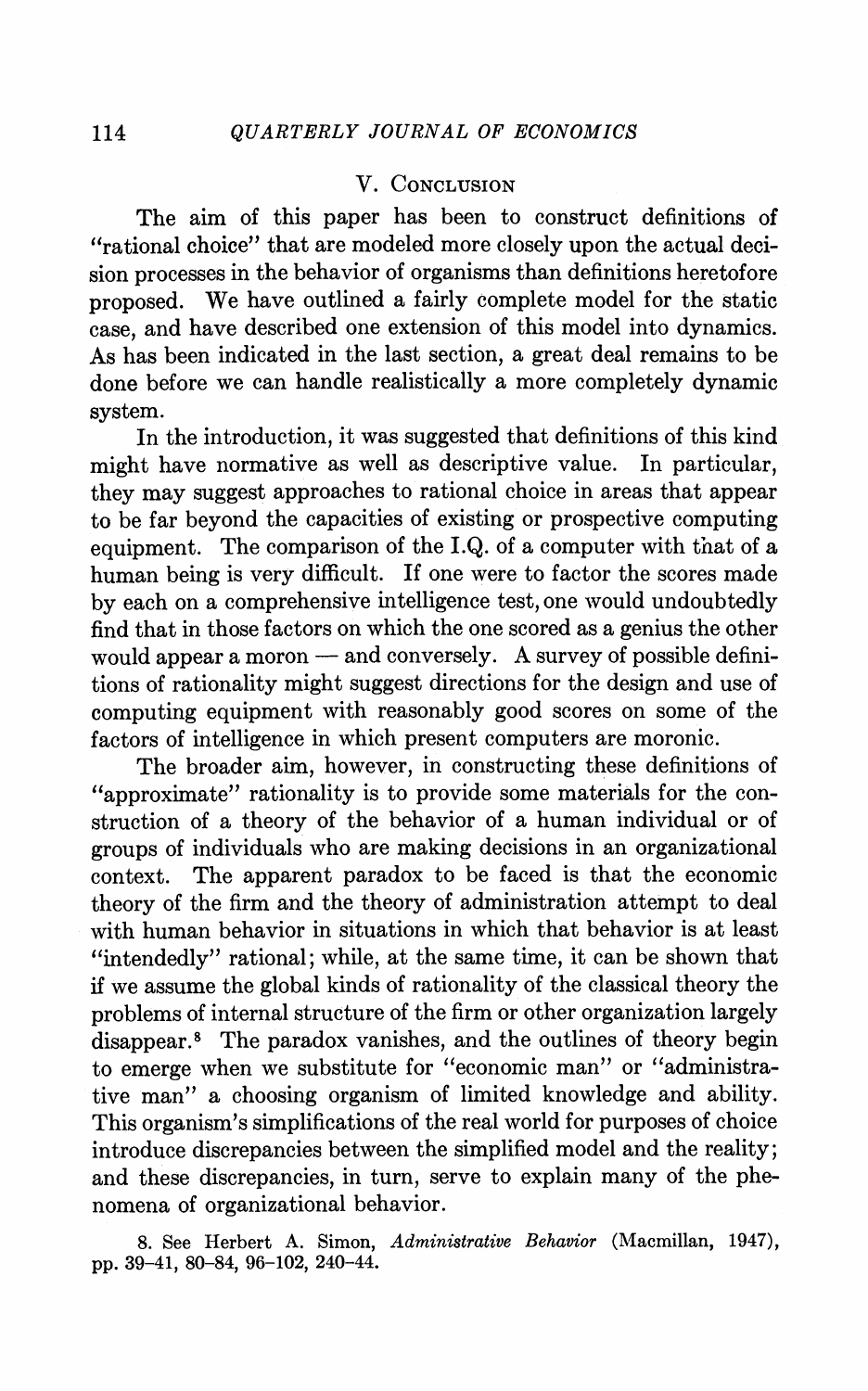# **APPENDIX**

# **EXAMPLE OF RATIONAL DETERMINATION OF AN ACCEPTABLE PAY-OFF**

**In the body of this paper, the notion is introduced that rational adjustment may operate at various "levels." That is, the organism may choose rationally within a given set of limits postulated by the model, but it may also undertake to set these limits rationally. The house-selling illustration of Section 2.1 provides an example of this.** 

**We suppose that an individual is selling a house. Each day (or**  other unit of time) he sets an acceptance price:  $d(k)$ , say, for the k<sup>th</sup> **day. If he receives one or more offers above this price on the day in question, he accepts the highest offer; if he does not receive an offer**  above  $d(k)$ , he retains the house until the next day, and sets a new acceptance price,  $d(k + 1)$ .

**Now, if he has certain information about the probability distribution of offers on each day, he can set the acceptance price so that it will be optimal in the sense that it will maximize the expected value,**   $V[d(k)]$ , of the sales price.

To show this, we proceed as follows. Let  $p_k(y)$  be the probability **that y will be the highest price offered on the kth day. Then:** 

(A.1) 
$$
P_k(d) = \int_{d(k)}^{\infty} p_k(y) dy
$$

**is the probability that the house will be sold on the kth day if it has not been sold earlier.** 

(A.2) 
$$
\mathcal{E}_k(d) = \int_{d(k)}^{\infty} y \ p(y,k) dy
$$

**will be the expected value received by the seller on the kth day if the house has not been sold earlier. Taking into account the probability that the house will be sold before the kth day,** 

(A.3) 
$$
E_k(d) = \mathcal{E}_k(d) \prod_{j=1}^{k-1} (1 - P_j(d))
$$

**will be the unconditional expected value of the seller's receipts on the kth day; and**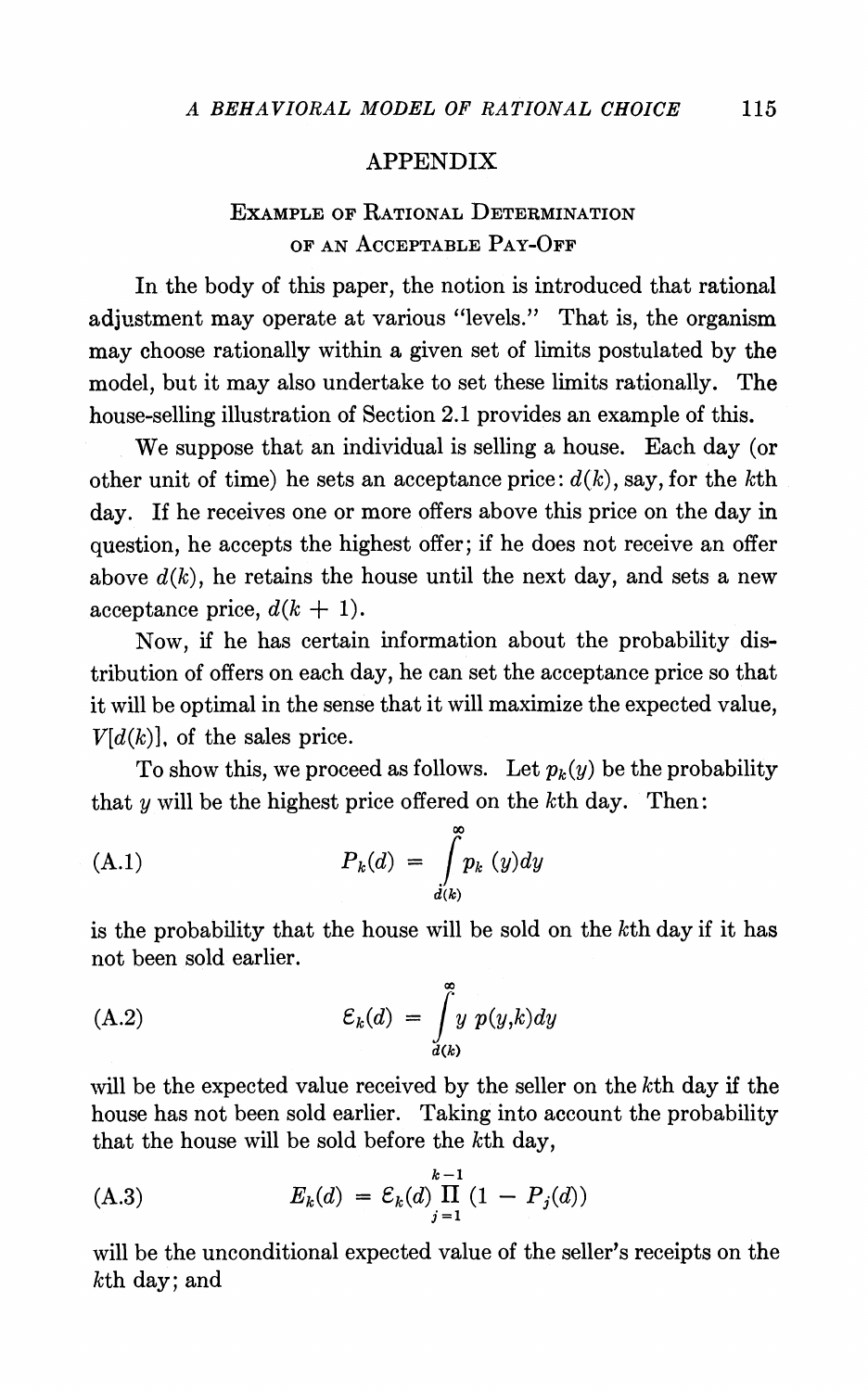**QUARTERLY JOURNAL OF ECONOMICS** 

$$
(A.4) \tV{d(k)} = \sum_{k=1}^{\infty} E_k(d)
$$

**will be the expected value of the sales price.** 

Now we wish to set  $d(k)$ , for each k, at the level that will maximize  $(A.4)$ . The k components of the function  $d(k)$  are independent. **Differentiating V partially with respect to each component, we get:** 

(A.5) 
$$
\frac{\partial V}{\partial d(i)} = \sum_{k=1}^{\infty} \frac{\partial E_k(d)}{\partial d(i)} \qquad (i = 1, \ldots, n).
$$

**But:** 

(A.6) 
$$
\frac{\partial E_i(d)}{\partial d(i)} = \frac{\partial \mathcal{E}_i(d)}{\partial d(i)} \prod_{j=1}^{i-1} (1 - P_j(d)), \text{ and}
$$

(A.7) 
$$
\frac{\partial E_k(d)}{\partial d(i)} = \mathcal{E}_k(d) \prod_{\substack{j \neq i \\ j=1}}^{k-1} (1 - P_j(d)) \left( -\frac{\partial P_i(d)}{\partial d(i)} \right) \text{ for } i < k \text{ and}
$$

(A.8) 
$$
\frac{\partial E_k(d)}{\partial d(i)} = 0 \quad \text{for } i > k.
$$

**Hence for a maximum:** 

(A.9) 
$$
\frac{\partial V}{\partial d(i)} = -d(i)p_i(d) \prod_{j=1}^{i-1} (1 - P_j(d)) + \sum_{k=i+1}^{\infty} E_k(d) \prod_{j \neq i}^{k-1} (1 - P_j(d)) p_i(d) = 0.
$$

Factoring out  $p_i(d)$ , we obtain, finally:

(A.10) 
$$
d(i) = \frac{\sum_{k=i+1}^{\infty} E_k(d) \prod_{j \neq i}^{k-1} (1 - P_j(d))}{\prod_{j=1}^{K} (1 - P_j(d))}
$$

$$
= \sum_{k=i+1}^{\infty} E_k(d) \prod_{j=i+1}^{k-1} (1 - P_j(d)).
$$

**For the answer to be meaningful, the infinite sum in (A.10) must converge.** If we look at the definition (A.2) for  $\mathcal{E}_k(d)$  we see this

**116**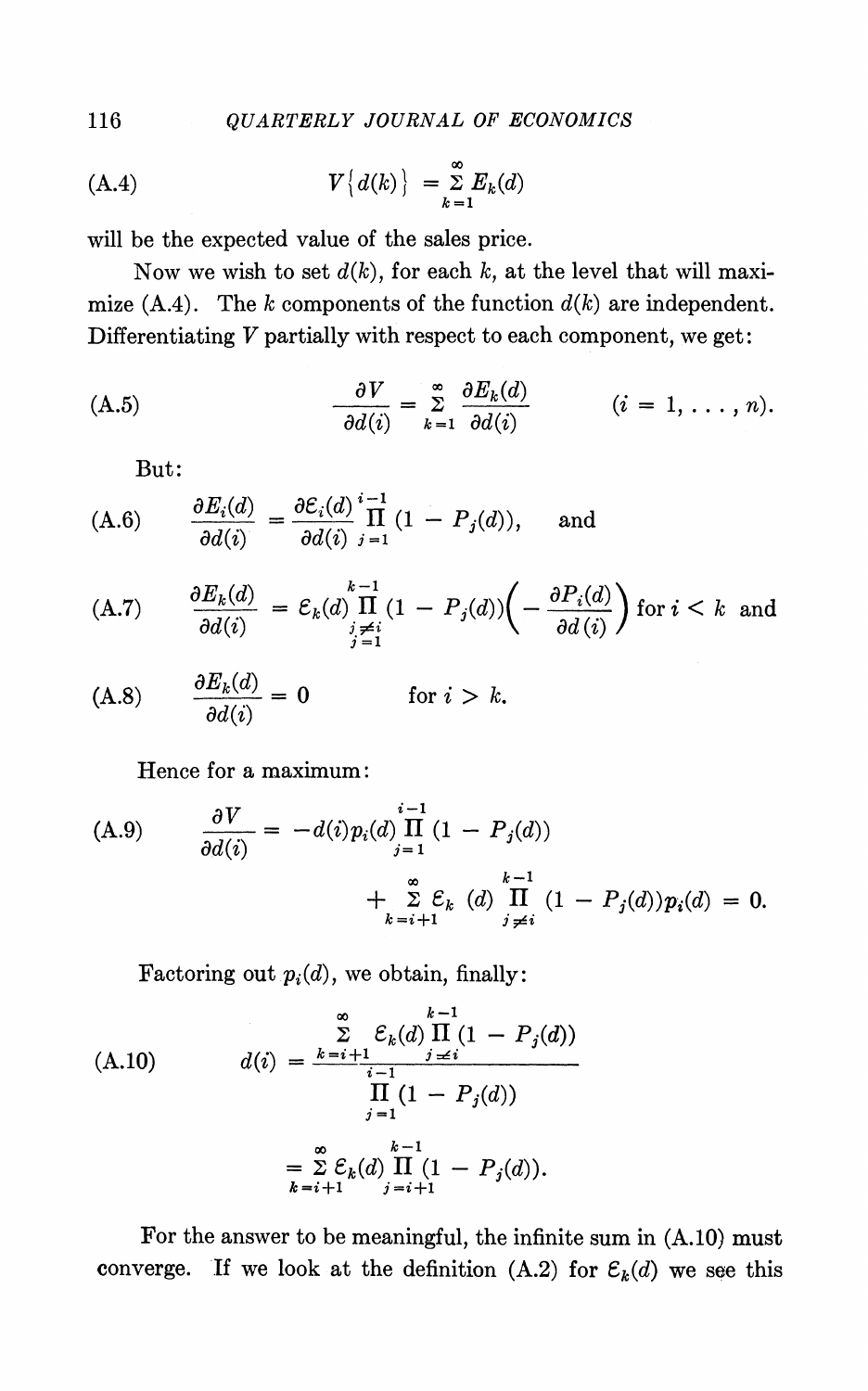**would come about if the probability distribution of offers shifts downward through time with sufficient rapidity. Such a shift might correspond to (a) expectations of falling prices, or (b) interpretation of y as the present value of the future price, discounted at a sufficiently high interest rate.** 

**Alternatively, we can avoid the question of convergence by**  assuming a reservation price  $a(n)$ , for the *n*th day, which is low enough so that  $P_n(d)$  is unity. We shall take this last alternative, but before **proceeding, we wish to interpret the equation (A.10). Equation**   $(A.10)$  says that the rational acceptance price on the *i*th day,  $d(i)$ , is **equal to the expected value of the sales price if the house is not sold on the ith day and acceptance prices are set optimally for subsequent days. This can be seen by observing that the right-hand side of (A.10) is the same as the right-hand side of (A.4) but with the summa**tion extending from  $k = (i + 1)$  instead of from  $(k = 1)$ .

**Hence, in the case where the summation is terminated at period**   $n -$  that is, the house will be sold with certainty in period n if it has not been sold previously — we can compute the optimal  $d(i)$  by **working backward from the terminal period, and without the necessity of solving simultaneously the equations (A.10).** 

**It is interesting to observe what additional information the seller needs in order to determine the rational acceptance price, over and above the information he needs once the acceptance price is set. He needs, in fact, virtually complete information as to the probability distribution of offers for all relevant subsequent time periods.** 

**Now the seller who does not have this information, and who will be satisfied with a more bumbling kind of rationality, will make approximations to avoid using the information he doesn't have. First, he will probably limit the planning horizon by assuming a price at which he can certainly sell and will be willing to sell in the nth time period. Second, he will set his initial acceptance price quite high, watch the distribution of offers he receives, and gradually and approximately adjust his acceptance price downward or upward until** 

**<sup>9.</sup> Equation (A.10) appears to have been arrived at independently by D. A. Darling and W. M. Kincaid. See their abstract, "An Inventory Problem," in the Journal of Operations Research Society of America, I, 80 (Feb. 1953).**